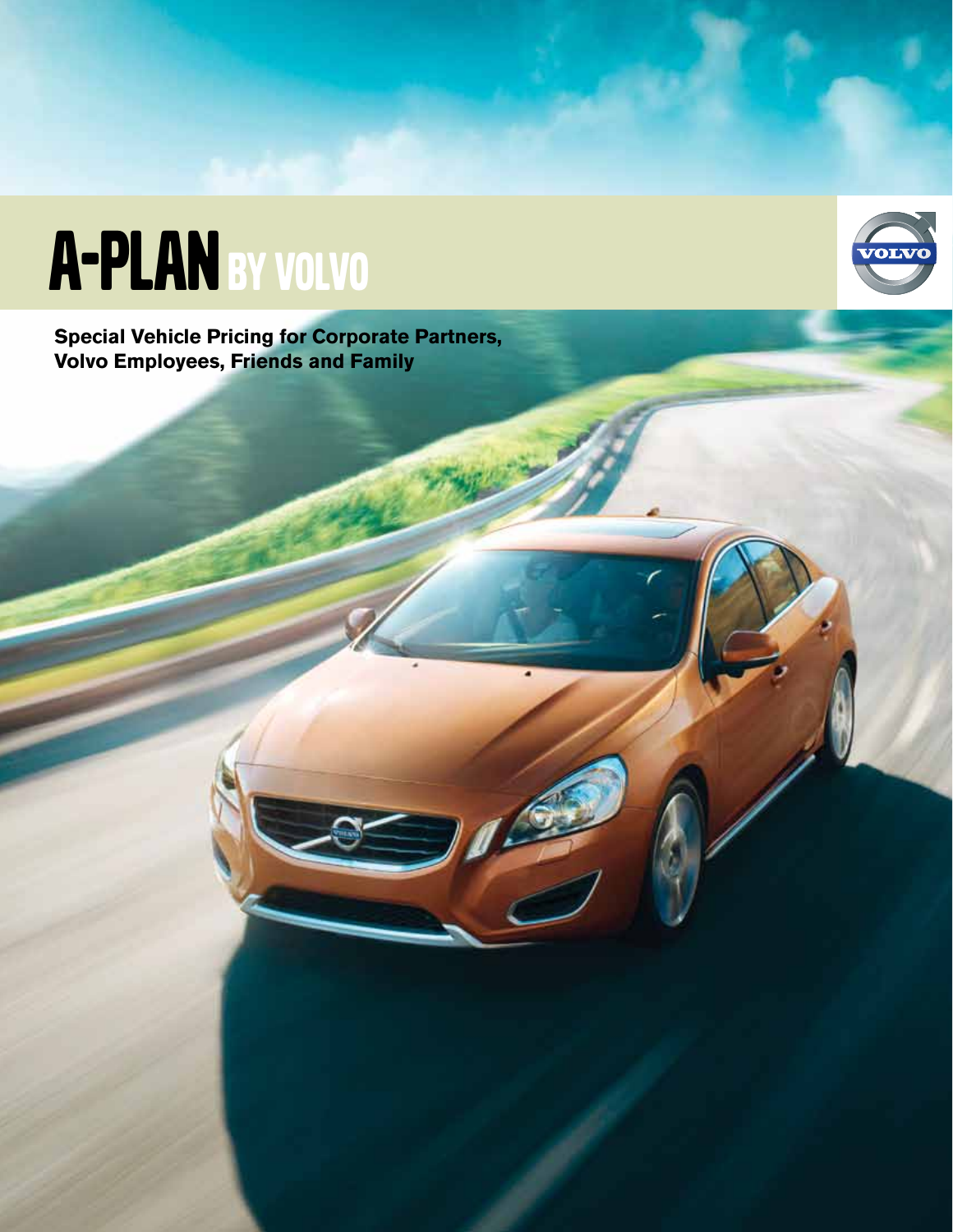

1

INTRODUCTION At Volvo we appreciate your interest in our vehicles and would like to offer your company a special opportunity to participate in the A-PLAN BY VOLVO Corporate Partner program. By participating, your employees are eligible to purchase or lease new Volvo vehicles at special discounted pricing. How discounted? This non-negotiated purchase price is the same price that employees of Volvo Cars of North America pay for their new vehicles!

> All you have to do is register your company at www.aplanbyvolvo.com/companyregistration, and your employees will have immediate access to purchase or lease a new Volvo at a great price. There is no cost to your company to participate and there is no additional program administration required.

Within this brochure you will find more program information. We hope you will see the great value this program provides and we look forward to partnering with your company.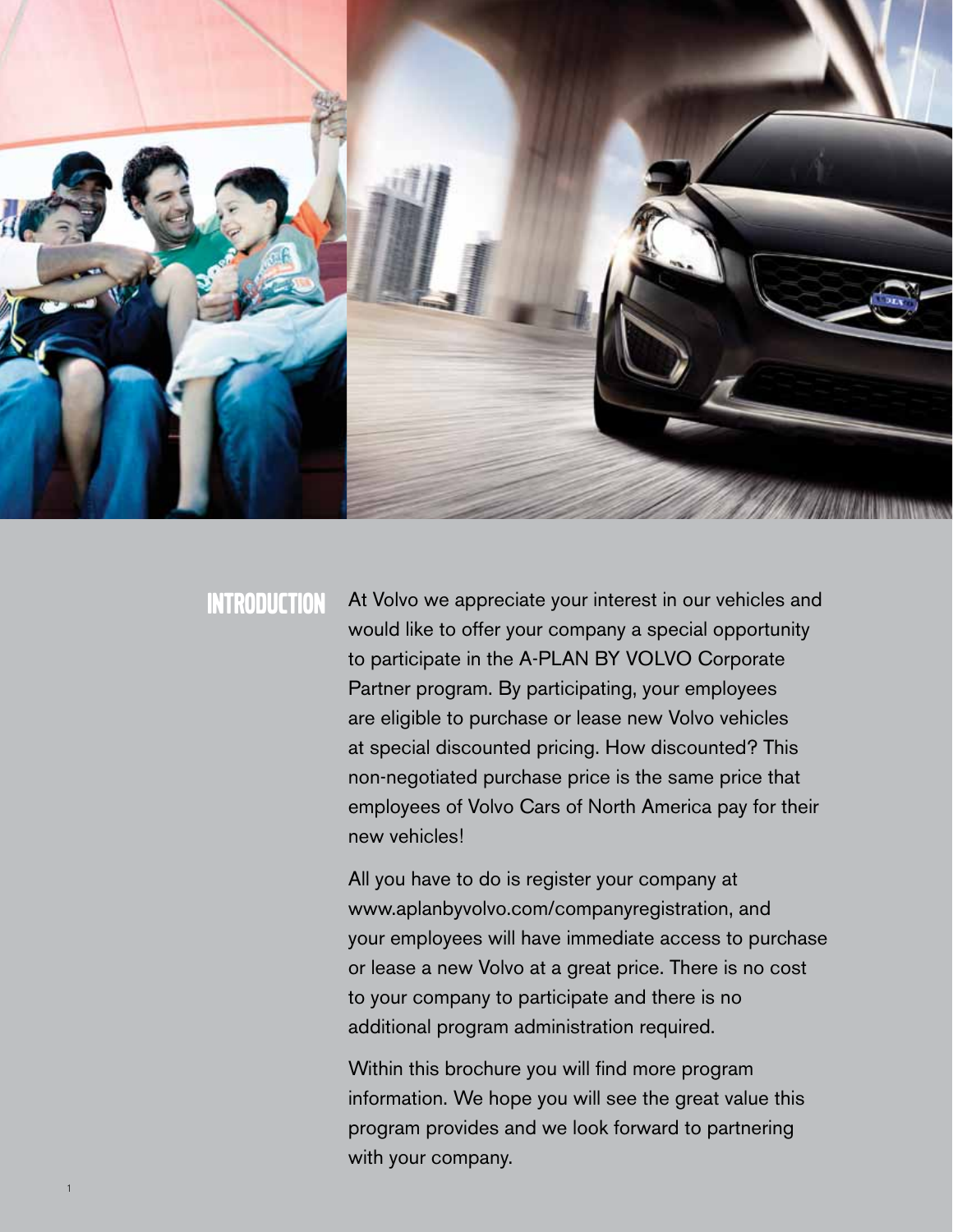## Pricing and Incentives

There is no easier or simpler way to buy one of our world-class vehicles. A-PLAN BY VOLVO takes the guesswork and negotiating out of the purchase. Furthermore-you are guaranteed preferred pricing, the same attractive pricing Volvo employees enjoy. The A-PLAN BY VOLVO price is the same price paid by Volvo employees and their family members. The price equals the vehicle's factory invoice price and represents a substantial discount versus the vehicle's Manufacturer Suggested Retail Price.

When you purchase a new Volvo under the A-PLAN BY VOLVO program, the price is set and there is no negotiation with the dealer. All new vehicle invoices have the A-PLAN BY VOLVO price clearly printed on the new vehicle invoice. Additionally, customers can find A-Plan pricing on the www.aplanbyvolvo.com website, so there is no mystery as to what you pay for the car.

In addition to attractive A-PLAN BY VOLVO pricing, you are eligible for any applicable retail incentives at the time of purchase. Your local Volvo retailer can help you determine which incentives are applicable.

Vehicles may be purchased directly from dealer stock or special ordered. Please allow 8 to 10 weeks for delivery of special ordered vehicles.

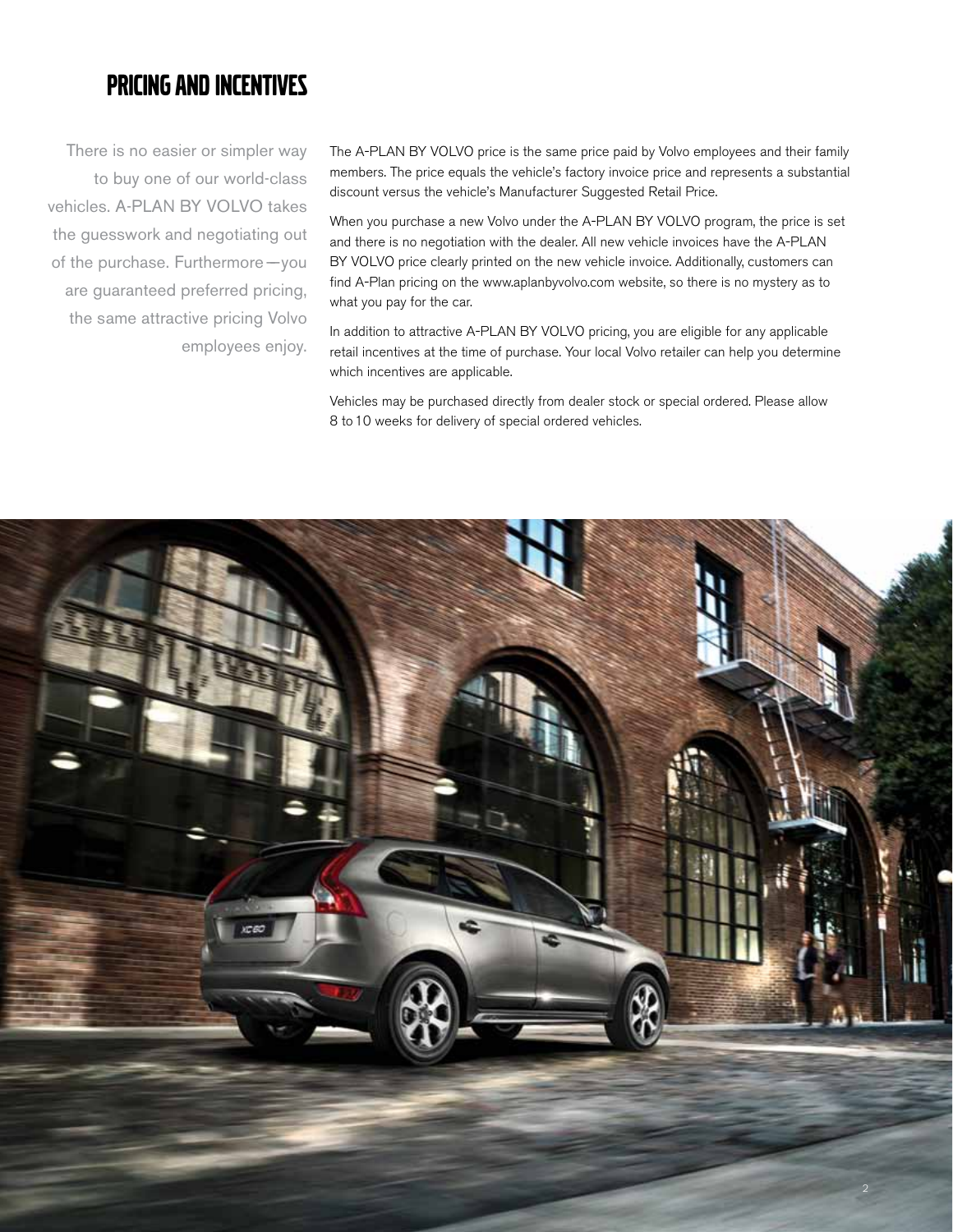

## Customer Eligibility

The A-PLAN BY VOLVO Corporate Partner program is offered to active employees, their spouses, and members of their immediate household of selected US and Canadian business partners and fleet partners having a unique relationship with the company.

All active full- and part-time employees of partner companies are eligible for the program. Eligible employees are limited to two (2) A-PLAN BY VOLVO purchases per calendar year.

At the time of purchase, eligible partner company employees will need to present proof of employment to the Volvo retailer.

Accepted proof of employment documents include a copy of the employee's current paystub showing the company and purchaser's name, a copy of the employee's W2, or a copy of their corporate ID badge or business card showing the employee's name as well as the partner company's name.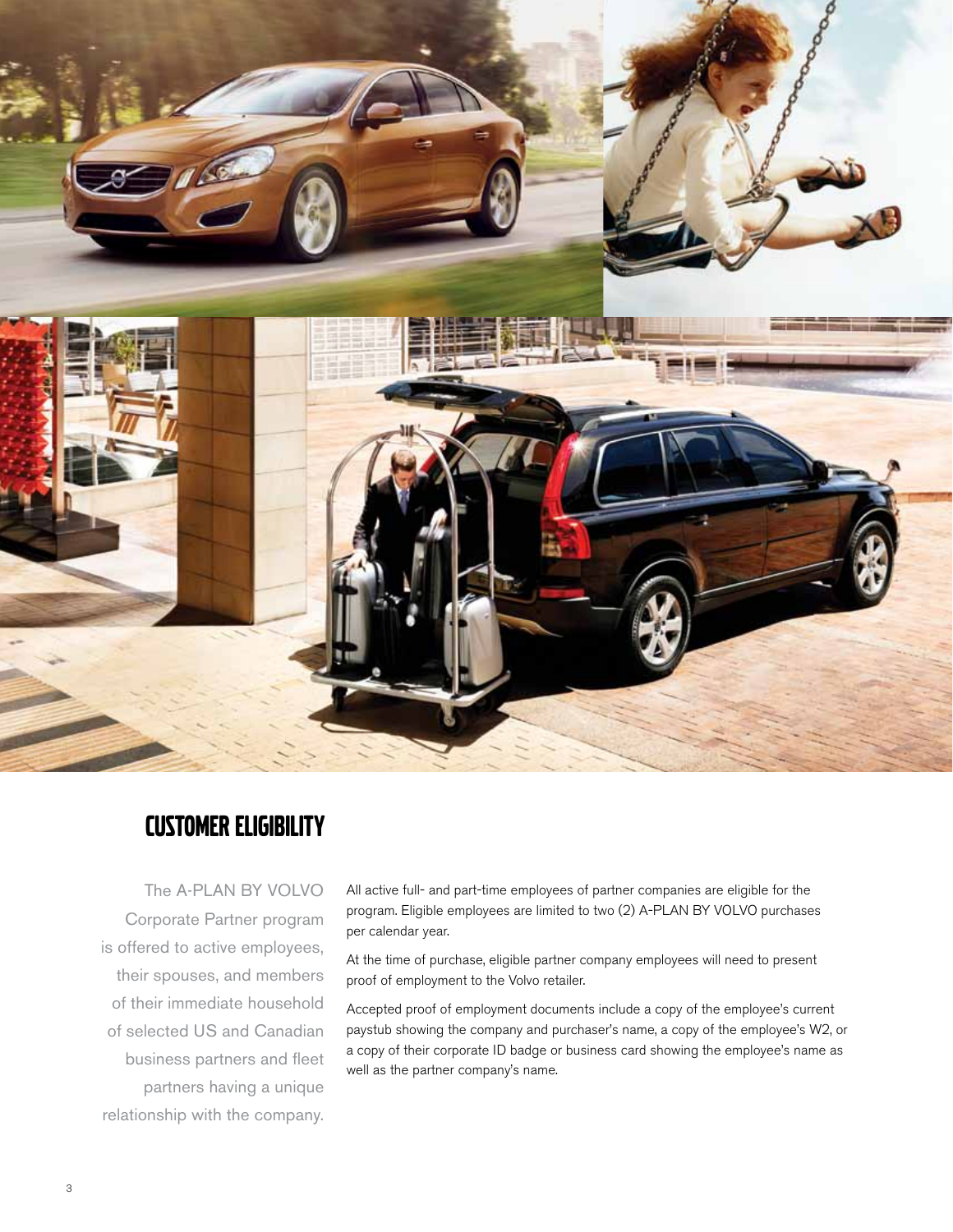

**ENROLLMENT** The employee purchase process is easy. Simply complete the following steps:

### **FOR your COMPANY**

**1.** Establish a Partner Code.

Your Partner Code is a unique code identifying your company. Your employees will be required to enter this code when they register on the website.

If you do not know your Partner Code (or need to establish a new Partner Code) you can request your Partner Code by emailing vehpgms@volvocars.com.

**2.** Visit www.aplanbyvolvo.com/companyregistration to register.

**3.** Input your company's unique Partner Code.

**4.** Update your company's contact information and assign a program administrator.

All program communications will be sent directly to your program administrator.

**5.** You are now successfully registered.

**6.** Share your Partner Code and program details with your employees.

To start saving on a new Volvo, just complete the following steps:

#### **FOR Employees**

**1.** Register for the program at www.aplanbyvolvo.com. Registration starts by creating a USER ID and password for the site. When registering, the employee will be asked to enter their personal information and their company's Partner Code.

**2.** Once registered, the employee can generate a PIN Number on the website.

**3.** Upon requesting a PIN number, a PIN Certificate will be emailed to the employee.

**4.** Visit your nearest participating Volvo dealer and provide the PIN Certificate and proof of employment to purchase a car.

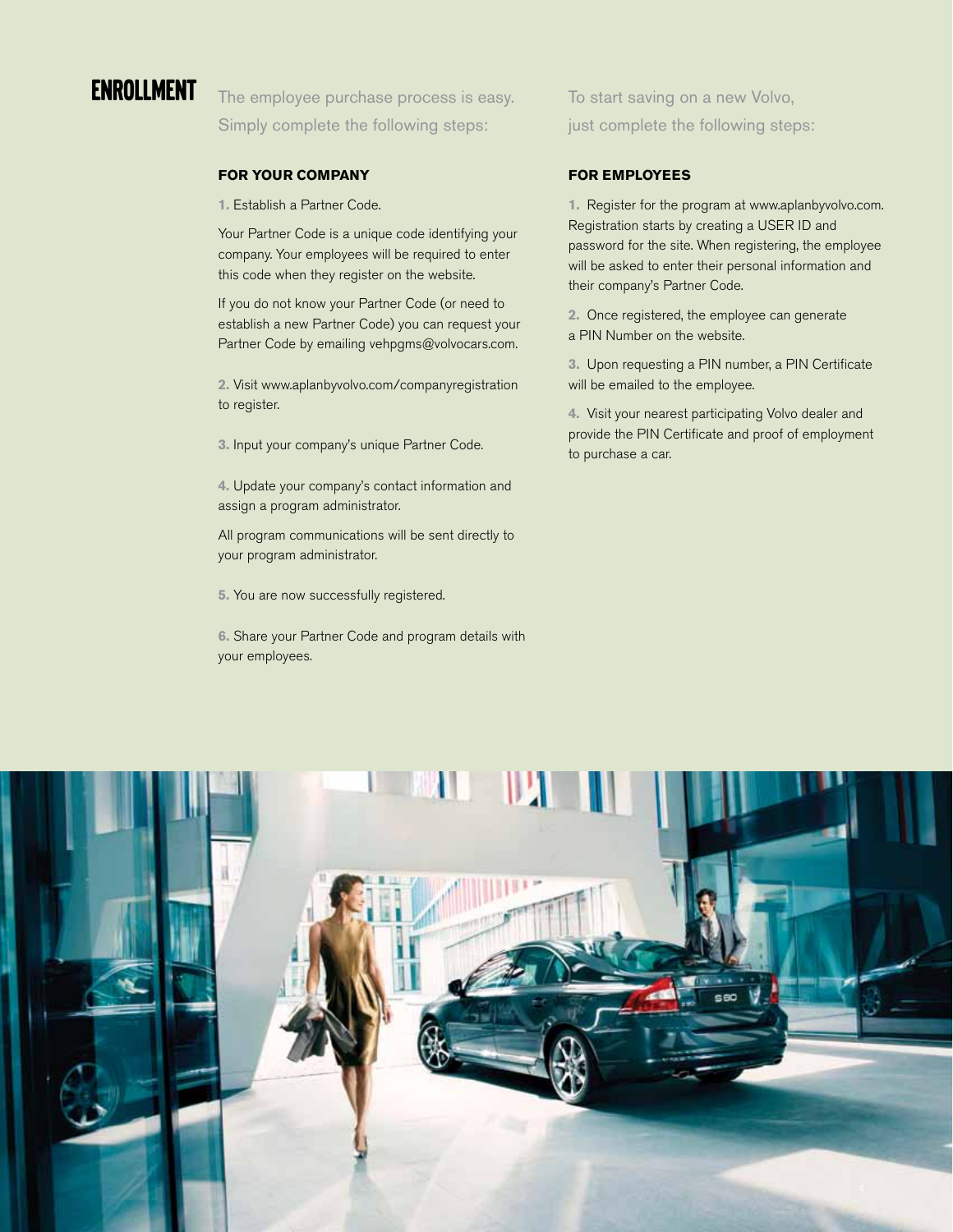VEHICLES Great things happen when a goal is shared. Creating a new Volvo is one of them. Our passion for building cars that protect and celebrate life is evident to everyone who owns one, drives one or rides in one. In fact, they expect nothing less. We expect every new Volvo to introduce the world to new innovations that benefit everyone in or around cars. Of course, each Volvo presented here offers a unique driving experience. We believe the Volvo you choose will be better than anything you've driven before. Combine these great cars with attractive "A-PLAN BY VOLVO" pricing and you have a tremendous incentive to offer your employees.

## MEET THE FAMILY.



**Volvo S40** The compact and energetic sedan.



**The all-new Volvo S60** The sports sedan worth getting passionate about.



**Volvo S80** The premier sedan, meticulously engineered for superior driving comfort.



**Volvo V50** The Sportswagon – flexible, compact and full of zest.



**Volvo XC60** A sporty coupe and a capable all-roader fused into a Swedish crossover experience.



**Volvo C30** The compact and charismatic Sports Coupe.



**Volvo XC70** The rugged yet stylish all-roader.



**Volvo C70** A convertible when you want it.



**Volvo XC90** The versatile 7-passenger SUV that takes you anywhere with grace.



**Volvo C70** A coupe when you need it to be.

### **Volvo Peace of Mind**

In addition to high quality, world class safety technology and clean Scandinavian design, every new Volvo comes with additional peace of mind.

Comprehensive 4-year/50,000-mile warranty.

Complimentary Factory Scheduled Maintenance for the first 3 years and 36,000 miles.

Complimentary "On Call" Roadside Assistance for the first 4 years of ownership.

Additionally, U.S. consumers will receive complimentary Safe + Secure coverage with every new purchase. Safe + Secure includes up to 5 years of comprehensive factory warranty coverage, 5 years of Wear & Tear coverage, 5 years of Factory Scheduled Maintenance coverage and 5 years of Road Side Assistance. Please visit www.volvocars.com/us for program details.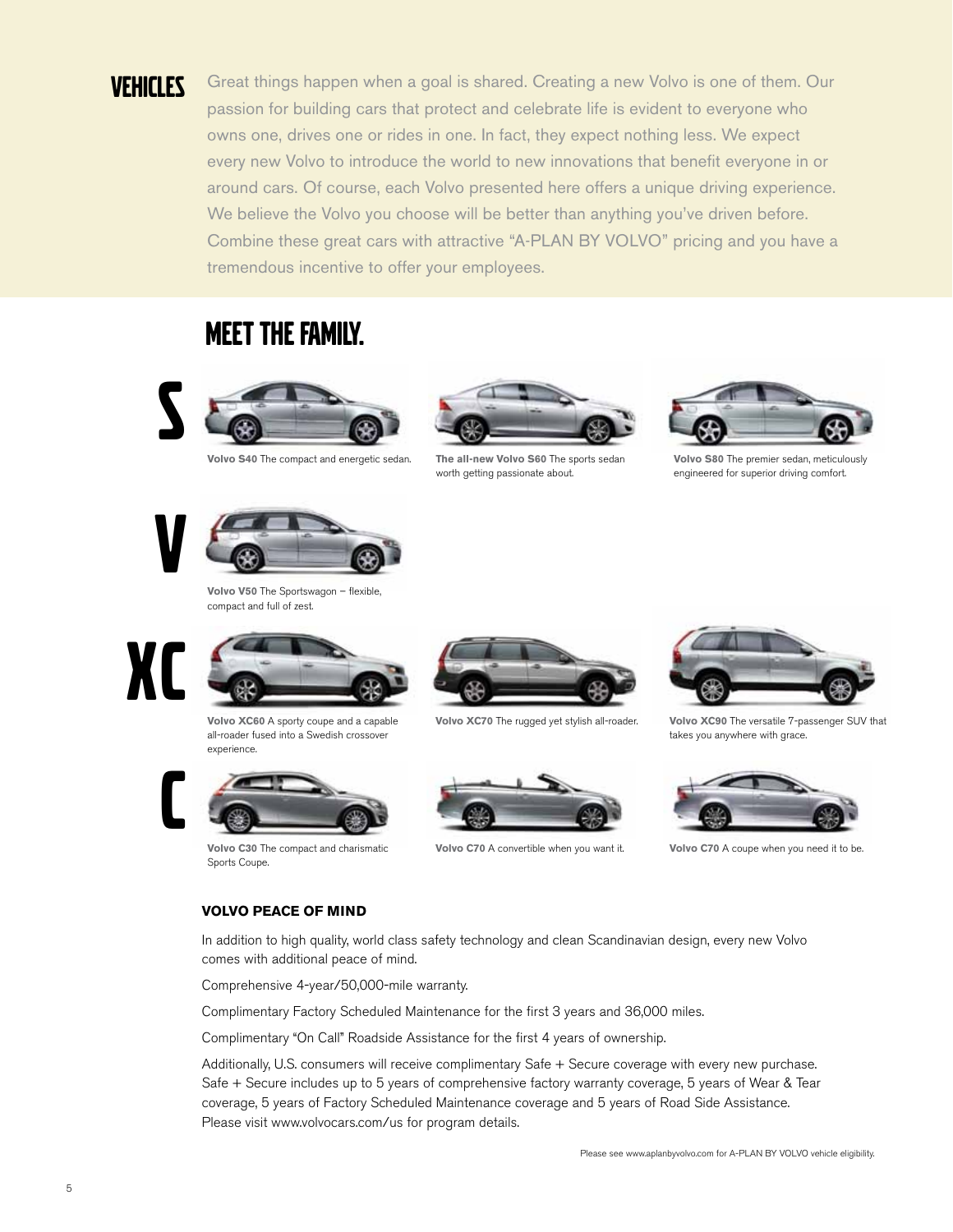## What We Stand For as a Brand

In 1927 the founders of Volvo stated that "Cars are driven by people. The we make at Volvo is - and must differentiates our brand.

In addition to safety, we are driven by other things, too. A desire to build cars that are less damaging to the environment. And above all, a commitment to deliver quality and innovative design. For our drivers, for our passengers, for everyone. For Life.

By enrolling in A-PLAN BY VOLVO, you are sending your employees a message that you care about them, the world they live in and the pursuit of quality. You are also providing them with a valuable benefit—world-class vehicles at very attractive prices.

#### **SAFETY**

Your employees are your greatest asset. And you want to keep them safe. Every Volvo we build is the sum total of more than 80 years of focusing on safety. We pride ourselves on the fact that we lead the industry in safety innovation. Which means you're not just driving a car. You're driving a promise.

### **ENVIRONMENT**

When you partner with Volvo, you are connecting with a company that cares about people and the planet. There are three ways we dedicate ourselves to the environment. First, we strive to be clean inside—we keep fumes and allergens outside the vehicle. Second, we continually look for ways to clean outside by cutting emissions with cleaner burning engines. Finally, a Volvo car is clean all of its life. We design our cars for 85% recyclability and 95% recoverability.

#### **QUALITY**

Quality is important in what you and your employees do every day. For us, it's in the precision of our engineering. The craftsmanship of our design. And our meticulous attention to detail. In an uncertain world, here is one precious metal you can invest in. The results can be seen in the fact that the average lifespan of a Volvo is 18 years.

#### **DESIGN**

The model of Scandinavian design, Volvo cars are the perfect balance of art and technology. So even when they are at their most beautifully simple, they are still simply beautiful. It's form and function at its finest. And another reason why A-PLAN BY VOLVO can be a valuable benefit for you, your company and your employees.